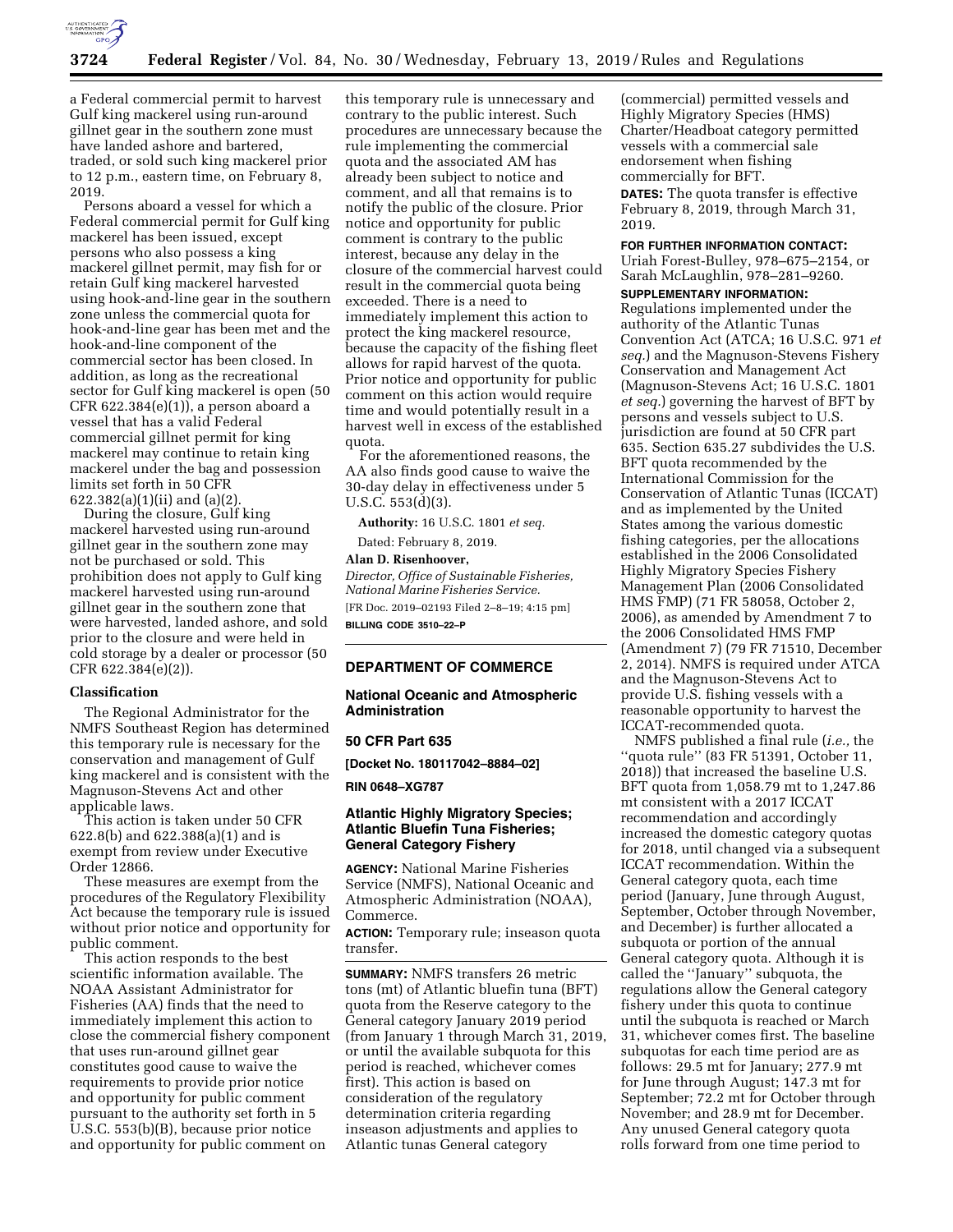the next and is available for use in subsequent time periods within the fishing year, which coincides with the calendar year. Effective January 1, 2019, NMFS transferred 19.5 mt of the 28.9 mt General category quota allocated for the December 2019 period to the January 2019 period, resulting in an adjusted subquota of 49 mt for the January period and a subquota of 9.4 mt for the December 2018 period (83 FR 67140, December 28, 2018).

# **Transfer of 26 mt From the Reserve Category to the General Category**

Under § 635.27(a)(9), NMFS has the authority to transfer quota among fishing categories or subcategories, after considering regulatory determination criteria at  $\S 635.27(a)(8)$ . NMFS has considered all of the relevant determination criteria and their applicability to the General category fishery. These considerations include, but are not limited to, the following:

Regarding the usefulness of information obtained from catches in the particular category for biological sampling and monitoring of the status of the stock  $(\S 635.27(a)(8)(i))$ , biological samples collected from BFT landed by General category fishermen and provided by BFT dealers continue to provide NMFS with valuable data for ongoing scientific studies of BFT age and growth, migration, and reproductive status. Additional opportunity to land BFT over the longest time-period allowable would support the collection of a broad range of data for these studies and for stock monitoring purposes.

NMFS considered the catches of the General category quota to date (including during the winter fishery in the last several years), and the likelihood of closure of that segment of the fishery if no adjustment is made (§ 635.27(a)(8)(ii) and (ix)). As of February 5, 2019, the General category landed 37 mt (76 percent) of its adjusted January 2019 subquota of 49 mt. Without a quota transfer, NMFS would have to close the January 2019 General category fishery, while unused quota remains in the Reserve category and while commercial-sized BFT remain available in the areas where General category permitted vessels operate at this time of year.

Regarding the projected ability of the vessels fishing under the particular category quota (here, the General category) to harvest the additional amount of BFT quota transferred before the end of the fishing year (§ 635.27(a)(8)(iii)), NMFS considered General category landings over the last several years and landings to date this year. Landings are highly variable and

depend on access to commercial-sized BFT and fishing conditions, among other factors. NMFS anticipates that all 26 mt of quota will be used by March 31. In the unlikely event that any of this quota is unused by March 31, the unused quota will roll forward to the next subperiod within the calendar year (*i.e.,* the June through August time period), and NMFS anticipates that it would be used by the subquota category before the end of the fishing year.

NMFS also considered the estimated amounts by which quotas for other gear categories of the fishery might be exceeded  $(\S 635.27(a)(8)(iv))$  and the ability to account for all 2019 landings and dead discards. In the last several years, total U.S. BFT landings have been below the total available U.S. quota such that the United States has carried forward the maximum amount of underharvest allowed by ICCAT from one year to the next. NMFS will need to account for 2019 landings and dead discards within the adjusted U.S. quota, consistent with ICCAT recommendations, and NMFS anticipates having sufficient quota to do that, even with this 26-mt transfer to the General category.

This transfer would be consistent with the current U.S. quota, which was established and analyzed in the 2018 BFT quota final rule, and with objectives of the 2006 Consolidated HMS FMP and amendments  $(\S 635.27(a)(8)(v)$  and (vi)). At this time, there is a relatively small amount of quota in the Reserve category available to transfer to other categories or use for scientific research and for prudent responsive management. In the past, NMFS has conducted the annual reallocation of unused Purse Seine category quota to the Reserve category early in the calendar year, which resulted in more Reserve category quota available at this time of year. However, a government shutdown occurred due to a lack of appropriations during December 2018-January 2019, which resulted in an administrative backlog that will delay that action for 2019. Given that consideration, current catch rates, and the availability of fish on the fishing grounds, NMFS is moving forward with this inseason transfer based on the immediate needs of the General category fishery. Another principal consideration is the objective of providing opportunities to harvest the full annual U.S. BFT quota equitably without exceeding it based on the goals of the 2006 Consolidated HMS FMP and amendments, including to achieve optimum yield on a continuing basis and to optimize the ability of all permit categories to harvest their full BFT

quota allocations (related to  $§ 635.27(a)(8)(x)$ .

NMFS also anticipates that some underharvest of the 2018 adjusted U.S. BFT quota will be carried forward to 2019 and placed in the Reserve category, in accordance with the regulations, later this year. This, in addition to the fact that any unused General category quota will roll forward to the next subperiod within the calendar year and NMFS' plan to actively manage the subquotas to avoid any exceedances, makes it likely that General category quota will remain available through the end of 2019 for December fishery participants. NMFS also may transfer unused quota from the Reserve or other categories, inseason, based on consideration of the determination criteria, as it did in 2018 (*i.e.,* transferred 60 mt from the Reserve category effective September 18, 2018 (83 FR 47843, September 21, 2018); 40 mt form the Harpoon category and 15 mt from the Reserve category effective October 4, 2018 (83 FR 50857, October 10, 2018); and 9.9 mt from the Harpoon category and 129.2 mt from the General category effective November 29, 2018 (83 FR 62512, December 4, 2018). NMFS anticipates that General category participants in all areas and time periods will have opportunities to harvest the General category quota in 2019, through active inseason management measures, such as retention limit adjustments and/or the timing of quota transfers, as practicable. Thus, this quota transfer would allow fishermen to take advantage of the availability of fish on the fishing grounds to the extent consistent with the available amount of transferrable quota and other management objectives, while avoiding quota exceedance.

Based on the considerations above, NMFS is transferring 26 mt from the Reserve category to the General category for the January 2019 fishery, resulting in a subquota of 75 mt for the January 2019 fishery and 3.5 mt in the Reserve category.

### **Monitoring and Reporting**

NMFS will continue to monitor the BFT fishery closely. Dealers are required to submit landing reports within 24 hours of a dealer receiving BFT. Late reporting by dealers compromises NMFS' ability to timely implement actions such as quota and retention limit adjustment, as well as closures, and may result in enforcement actions. Additionally, and separate from the dealer reporting requirement, General and HMS Charter/Headboat category vessel owners are required to report the catch of all BFT retained or discarded